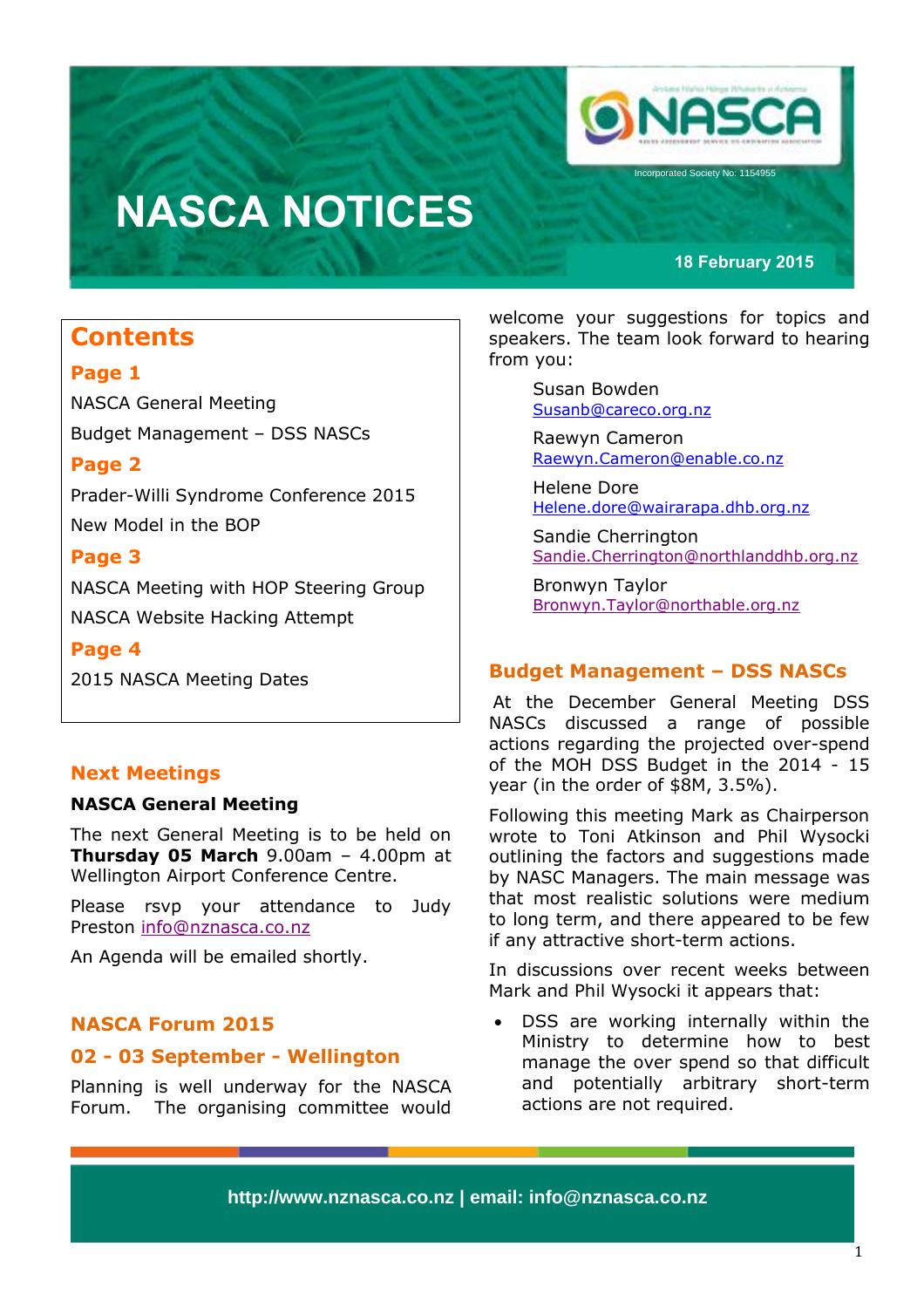

ncorporated Society No: 1154955

## **NASCA NOTICES**

**18 February 2015**

- It is important that NASCs continue to manage spend closely and take all reasonable steps to reduce the overspend against the budget in the current year. NASC Managers need to ensure all their quality systems and manager's exceptions processes are in place, and may want to consider lowering thresholds. It is important that as NASCs we have confidence in the quality of our overall practice, particularly determining levels of need and subsequent allocations.
- The MOH would welcome NASCA taking the lead and working together with the Ministry to implement some of the longer term strategies. Initial discussions are taking place regarding a possible project to be led by NASCA to strengthen the strategies, tools and reporting available to NASC Managers to enable robust management and monitoring of spend against budget at the time when packages of support are being coordinated with clients.

The Executive will update on any further news and progress on this at the General Meeting on 05 March in Wellington.

### **Prader-Willi Syndrome Conference Melbourne - April 2015**

The conference theme is "From Better Start to Better Living" which symbolises the importance of giving children the best start possible, leading onto a better life for them as adults and alternatives to the current emphasis of looking for residential options.

This is a great opportunity to learn more about the intricacies of PWS and to gain further knowledge and information which can then be filtered down to front line staff appropriately.

See [this link for conference details](http://www.pwsconference.org/) to be held in Melbourne 11-12 April.

### **New Model in the Bay of Plenty**

Support Net in the Bay of Plenty continues to be very involved in the demonstration of New Model initiatives that includes, the use of Supported Self Assessment, a Funding Allocation Tool, Enhanced Individualised Funding and Local Area Coordination.

Support Net is working closely with the Ministry of Health and Synergia in the development and implementation of Supported Self Assessment and a Funding Allocation Tool. As a result of these processes clients are allocated a funding budget that they then work with NASC coordinators (and others) to develop a suitable support plan from. The result of this has been some innovative and exiting plans that embrace the spirit of the New Model philosophy of Choice, Flexibility and Control.

Many clients have taken up the option of Enhanced Individualised Funding that enables them to use funds for a wide range of services in ways that works well for them and their families. Support Net now has about 300 clients who have taken up this option.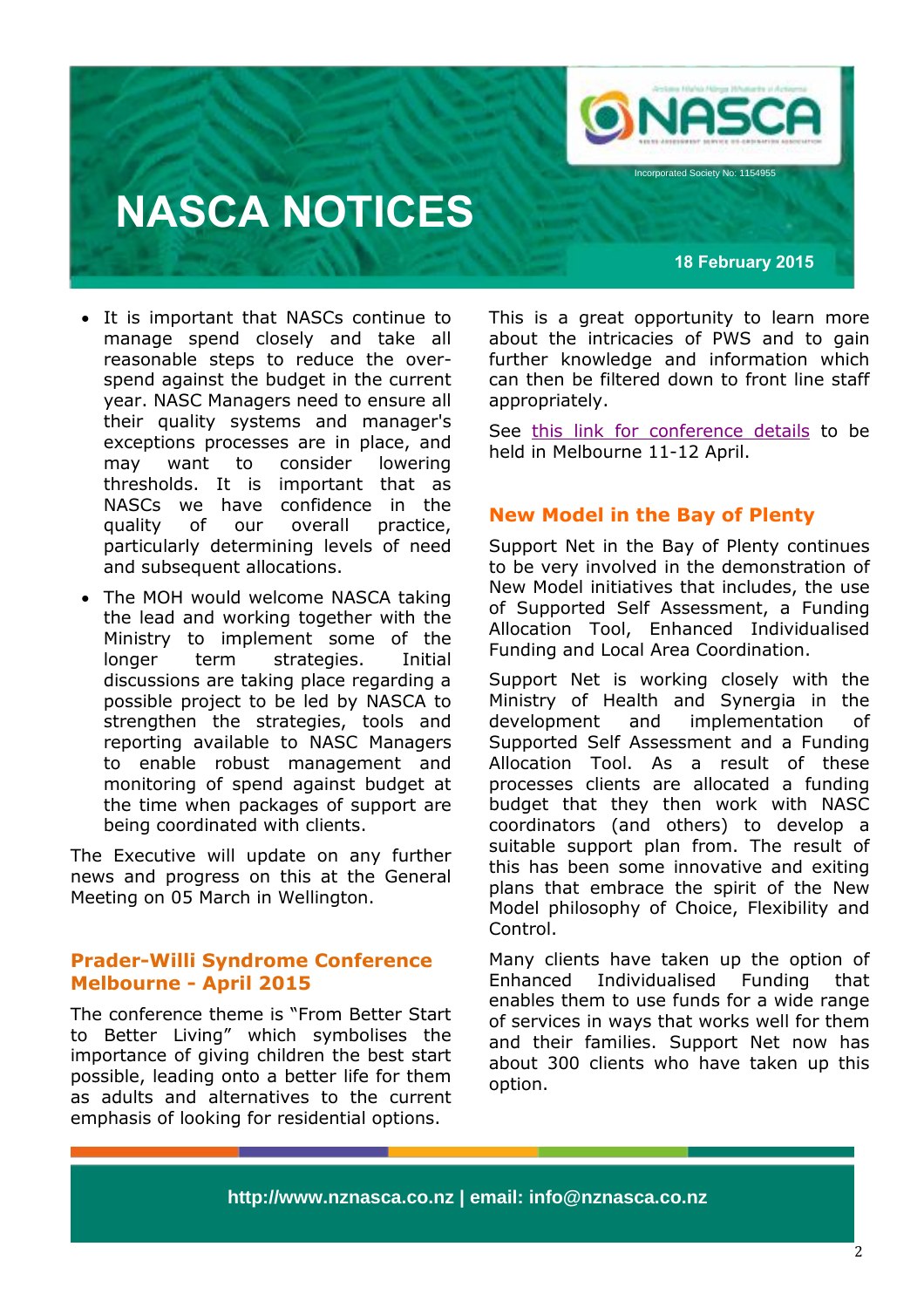

## **NASCA NOTICES**

**18 February 2015**

The management of Local Area Coordination in this area is now under the auspices of Imagine Better and they are in the process of extending the service to cover all of the Support Net area, including Lakes (Rotorua / Taupo). We have heard of a number of clients who have benefitted from the involvement of LACs and the LAC service seems enhanced when the role works closely with others, including the NASC.

### **NASCA Meeting with HOP Steering Group**

Sandie Cherrington and Susan Bowden attended the regular Health of Older People Portfolio Manager and GM meeting in Wellington on Wed 11 February.

Chris Fleming, who had initiated the invitation, was chairing the meeting. The purpose of this meeting was to look at increased dialogue between HOP NASC Managers (via NASCA) and the funders.

There was a great deal of robust discussion, with some of those present unaware of NASCA, some clearly resistant to NASCA being involved in anything (or their NASC being involved in NASCA), and some who could see opportunity, if managed correctly, for an improved interface to be beneficial to all parties.

The meeting definitely increased the awareness of those present as to how collaboration with and within NASCA could help progress some of the developments, and allow a greater degree of consistency,

as well as an understanding of challenges from different perspectives.

As an outcome, it has been agreed that someone from DHB Shared Services, or the MoH Health of Older Persons group will attend part of each NASCA General Meeting. To this end Jon Shapleski from DHB Shared Services has already accepted an invitation to our March meeting.

To make the most of these opportunities, it will be useful to have ideas of things we might want to discuss with them ahead of the meeting, to allow them time to research or prepare.

Please email **[Sandie Cherrington](mailto:Sandie.Cherrington@northlanddhb.org.nz)** or Susan [Bowden.](mailto:Susanb@careco.org.nz)

### **NASCA Website – Hacking Attempt**

Over the Christmas period a hacking attempt took place against the NASCA website resulting in missing images on the website front page. The attempt was discovered and the website returned to normal operations on 06 January. The hacking attempt did not result in any unauthorised access to documents or modification of the website.

As a precaution all User Log In passwords were cancelled forcing each user to follow the re-set password protocol.

If you have not re-set your password following this forced re-set, or have any problems doing so, please contact Judy Preston [info@nznasca.co.nz](mailto:info@nznasca.co.nz)